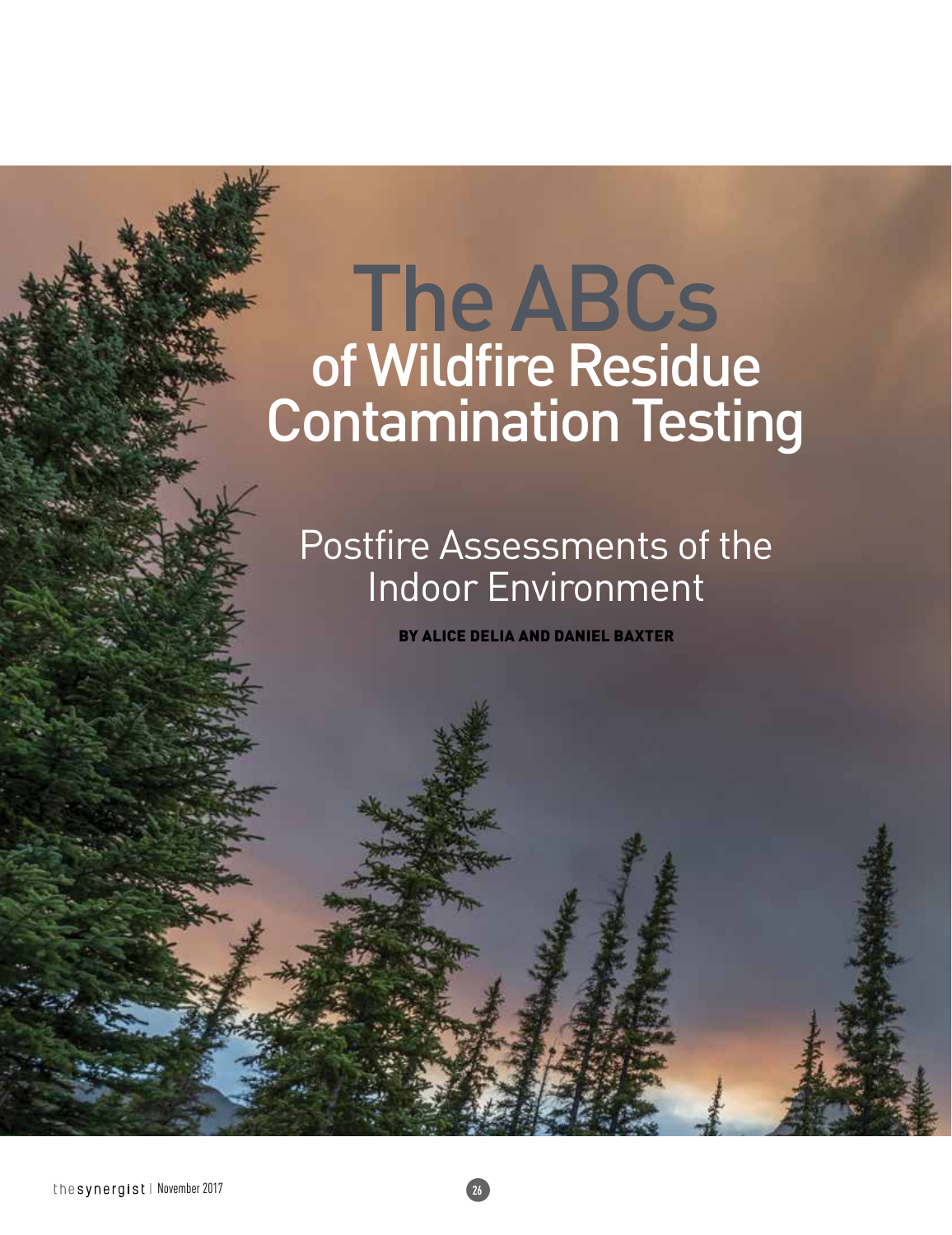e all know that postfire assessment and cleanup is a complicated issue. Although many assessments rely on known problems and a visual evaluation, testing can be an essential component in addressing "invisible" contamination concerns or determining if any residual contamination is above the "normal" or "typical background" levels. But what to test for and how to use the results are big questions without clear resolutions. **www.productionary.com** 

Concerns are typically centered on particulate residues, mainly char, ash, and soot, but chemical contamination of volatile (VOC) and semi-volatile (SVOC) compounds can be a large part of the picture. Metals can be a concern in post-wildfire assessments as well, although more typically in the outdoor environment. Table 1 outlines the usual concerns for testing.

Particulate and VOC contamination are critical in different areas. Testing or accounting for one does not necessarily address the other, but the two do share some traits.

Particles are a surface and dust contamination concern. A thorough cleaning of the surfaces and removal of dust may take care of the majority of particulate contamination. However, the biggest problem with particulate contamination is the possibility of recontamination, especially in an extensive wildfire situation in which the source material—the char, ash, and soot from the fire remains in the outdoor environment, and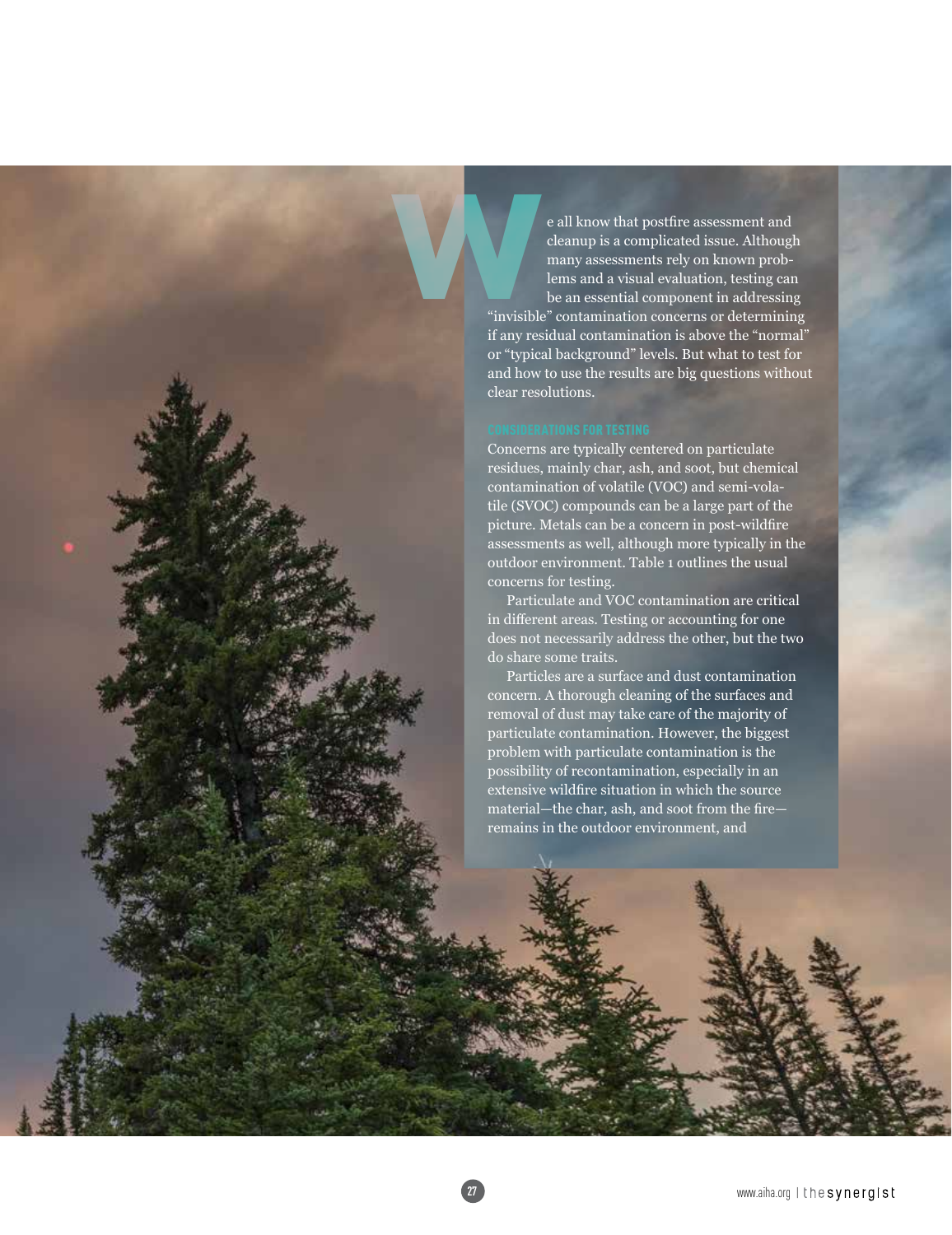#### Table 1. What to Test for During Postfire Assessment

| <b>Test for</b> | When the concern is                                                      |
|-----------------|--------------------------------------------------------------------------|
| VOCs/SVOCs      | Air and material contamination; smoke odor;<br>contamination persistence |
| Soot/Ash/Char   | Surface contamination; corrosion                                         |
| Metals          | Soil and water contamination                                             |

air movement as well as foot traffic can bring the fire residues back into the building. Ash, particularly from wildfires, can also create a corrosive environment that can cause additional damage.

VOCs are not primarily a surface concern, except in situations in which the less volatile organic compounds may "condense" onto surfaces or dust; however, the concentration from these avenues is typically low and may not account for larger sources of contamination. The bigger concern with VOCs is their penetration into porous materials in the building. Think of how long the smell of smoke or fire residue lingers in clothing and fabrics, even from a simple backyard barbeque. This is caused by the adsorption of VOCs into the fabrics during or shortly after the fire and the subsequent emission back into the indoor air.

The process of adsorption and emission, or off-gassing, is disproportionate in that the adsorption occurs in a very brief time period but the off-gassing can take months or even years to get to an undetectable level. So, why the disparity? Fundamentally, it comes down to equilibrium and the relative concentration proportions. The concentrations in the air during the fire are extremely high, while those in the materials in the building are low or nonexistent, so the materials quickly "soak up" the fire emissions. After the fire is out and the smoke has dissipated, the concentrations in the air are much more moderate; after a few days, they are very low compared with the concentrations during the fire. At this point, the opposite condition exists: the concentrations in the materials are now much higher than in the air. But instead of releasing the imbalance in short order—as occurred during the extreme conditions of the fire—the process is much slower due to the moderate "normal" conditions. Temperature, humidity, and air flow, as well as the amount and type of affected materials, are critical factors.

Another problem area after a wildfire that has not received much attention is the presence of metals. These are often released from natural static sources, or they are converted from non-biogenic materials, such as vehicles and buildings, burned during the fire. Lead and mercury are often present, but other metals such as antimony, copper, zinc, arsenic (naturally occurring in rock and soil), and chromium have been found as well. Both particulate and organic forms have been found, and although they are present in the air for short periods of time during and after a wildfire, the hazard is typically from high concentrations of metals in the local soil and water.

#### TESTING FOR PARTICULATES

Several technologies and methods have been employed for assessing fire particulates. Published methods—such as IESO/RIA Standard 6001-2012 (Evaluation of Heating, Ventilation and Air Conditioning [HVAC] Interior Surfaces to Determine the Presence of Fire-Related Particulate as a Result of a Fire in a Structure), ASTM D1506-15 (Standard Test Methods for Carbon Black-Ash Content), and ASTM D6602-13 (Standard Practice for Sampling and Testing of Possible Carbon Black Fugitive Emissions or Other Environmental Particulate, or Both) account for some aspects of wildfire contamination but are not suitable for all postfire situations. Therefore, it is often necessary to go beyond these methods for applicable information.

Optical microscopy is one of the most useful methods since it can provide information on several levels. Optical microscopy, including polarized and reflected light microscopy, can be used to identify soot, char, and ash, as well as "contextual assemblage particles" such as plant phytoliths, burned pollen grains, or carbonized or burned soil clay particles. The proportion of fire residue particles to biological and inorganic particles provides an estimate of the percentage of fire to non-fire particles. Although "normal" proportions of fire to non-fire particles have not been thoroughly defined or published, levels above approximately 5 percent likely indicate an increasing probability of fire residue contamination. Scanning electron microscopy can often assist in providing information on particle identification (especially ash constituent particles), chemistry, size distribution, and source. Transmission electron microscopy (TEM) is often suggested to identify the individual submicron

### Soot, Char, Ash: What's the Difference?

The terms "soot," "char," and "ash" are often used interchangeably, but they have significantly different meanings:

- Soot is a fine carbonaceous material with aciniform structure; it is produced during incomplete combustion.
- Char comprises mostly carbona-

ceous, large, irregular fragments of burned material.

• Ash is the decarbonized (mostly inorganic) residue of cellulose material. It typically comprises mineral salts, carbonates, oxides, or metal/noncombustible compounds.